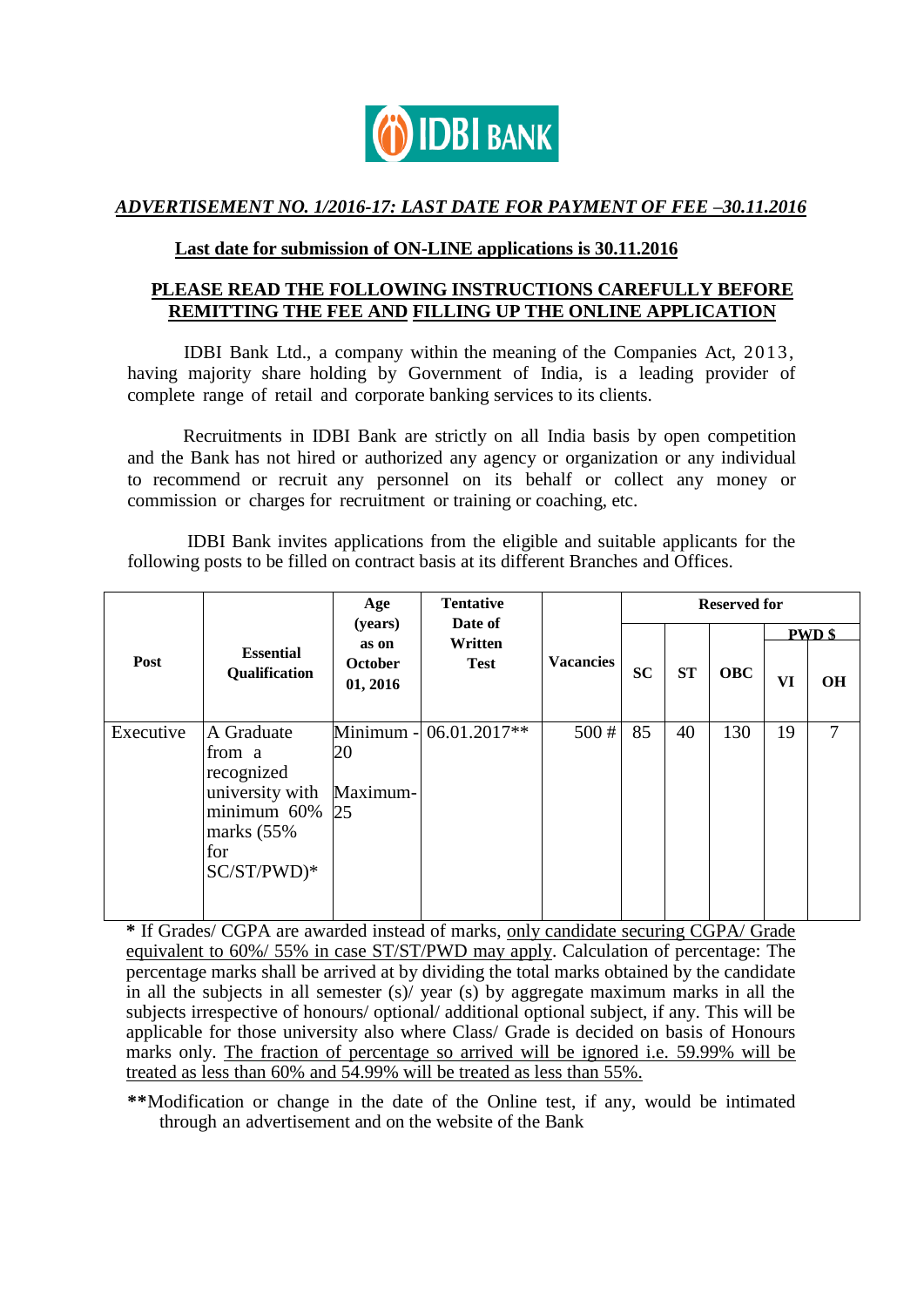

 #The number of posts mentioned above is provisional and may vary depending on future requirements. IDBI Bank reserves the right to empanel the applicants and consider these empanelled applicants(s) for future requirements. Offers could be issued in phases as per IDBI Bank's requirement. Adequate number of candidates in each category, as decided by the Bank will be placed under Merit List and Wait List.

*\$ In terms of the Government of India guidelines, these vacancies are not identified for persons in the Hearing Handicapped (HH) category.* 

### **1. Emoluments, Career prospects and Service Conditions**

(ii) The appointment of Executive will be on contractual basis. The contract would be initially for a period of 1 year and this may be reviewed for extension on year-toyear basis for a further period of 2 years, subject to satisfactory performance and availability of vacancies. **On successful completion of a period of 3 years of contractual service, such appointees may become eligible for appointment as Assistant Manager (Grade "A") in I D B I B a n k t h r o u g h a selection process that would be conducted by IDBI Bank.** The Executive will be paid a lump sum/fixed remuneration as per the following chart:

| Consolidated remuneration | $\overline{\xi}$ 17,000 per month in the first year,               |
|---------------------------|--------------------------------------------------------------------|
|                           | $\overline{\xi}$ 18,500 per month in the second year and           |
|                           |                                                                    |
|                           | $\bar{\mathcal{E}}$ 20,000 per month in the third year of service. |

Note: These executives shall not be entitled to draw any allowances such as DA, HRA, etc.

(iii) During the contractual period, the applicants can be posted at any branch or offices of the Bank as per the discretion and requirements of the Bank. Applicants could also be posted at IDBI Bank's discretion, to any offices of IDBI Bank or the departments or offices or business units of IDBI Bank"s subsidiaries or associate institutions. The appointment being purely contractual in nature, the appointee shall not be entitled for any superannuation benefits whatsoever. Also, appointee shall not be entitled for any gratuity and provident fund benefits. *However the Executives would be covered under IBLNPS Rules, 2011*. The contractual period of service would not be counted for any superannuation/ terminal benefits, in case, the appointee is considered for appointment in the services of IDBI Bank as a regular full time employee at a later stage.

## **1. Eligibility criteria**

(i) Age (as on October 01, 2016): Minimum: 20 Years Maximum 25 years.

i.e. the applicant must have been born not earlier than October 02, 1991 and not later than **October 01, 1996** (both dates inclusive)

(ii) Applicants must be either (a) a citizen of India, or (b) a subject of Nepal, or (c) a subject of Bhutan, or (d) a Tibetan refugee (who came over to India before 1st January 1962) with the intention of permanently settling in India or (e) a person of Indian origin, who have migrated from Pakistan, Myanmar (formally Burma), Sri Lanka, East African Countries of Kenya, Uganda, the United Republic of Tanzania (formerly Tanganyika and Zanzibar), Zambia, Malawi, Zaire, Ethiopia and Vietnam with the intention of permanently settling in India, provided that a applicant belonging to categories (b), (c), (d) or (e) above shall be a person in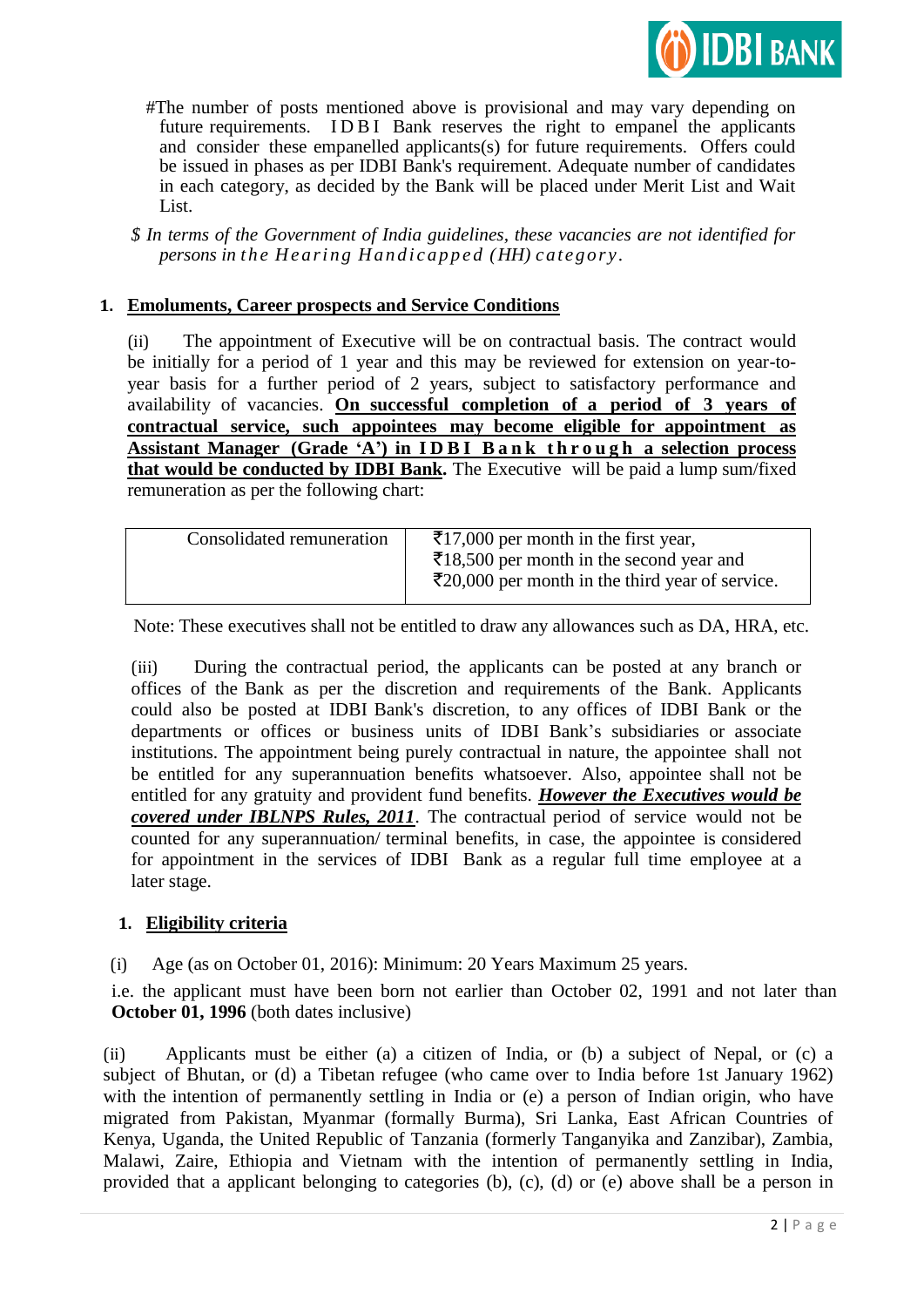

whose favour a certificate of eligibility has been issued by Government of India. The applicant, in whose case a certificate of eligibility is necessary, may be admitted to the selection process conducted by IDBI Bank, but on final selection, the offer of appointment may be given only after the necessary eligibility certificate have been issued to him/ her by the Government of India.

(iii) Those who are in the final year of their Graduation / Semester may also apply provisionally subject to the condition that, if called for Document Verification and Pre Recruitment Medical test, they will have to produce proof of having passed the Graduation examination on or before 30.11.2016.

(iv) Maximum age limit for General Category applicants applying for the post is 25 years as on cut-off date. The SC, the ST, OBC, PWD and Ex-Servicemen applicants will be extended age relaxation as mentioned below in point no. 2.

(v) Applicants are expected to have proficiency in Computers.

(vi) IDBI Bank reserves the right to raise or modify the eligibility criteria pertaining to educational qualification (including percentage of marks secured at Graduation) and/or work experience. Depending upon the requirement, IDBI Bank reserves the right to cancel or restrict or curtail or enlarge the recruitment process, if need so arises, without any further notice and without assigning any reason therefor.

### 2. **Age relaxation**

The SC, the ST, OBC, PWD and Ex-Servicemen applicants would be eligible for age relaxation as per the Government of India guidelines, as under:

(i) By 3 years in upper age limit in the case of OBC applicants having certificate from the competent authority with non-creamy layer clause.

(ii) By 5 years in upper age limit in the case of:

- SC and ST applicants,
- Ex-servicemen (including Emergency Commissioned Officers or Short Service Commissioned Officers) provided applicants have rendered at least five years continuous Military Service and have been released on completion of assignment (including those whose assignment is due to be completed within one year from the last date of receipt of application) otherwise than by way of dismissal or discharge on account of misconduct or inefficiency or on account of physical disability or have been released on account of physical disability attributable to Military Service or on invalidment,
- Emergency Commissioned Officers or Short Service Commissioned Officers who have completed their initial period of assignment of five years of Military Service but whose assignment has been extended beyond five years and in whose case the Ministry of Defence issues certificates that they would be released on selection within three months from the date of receipt of offer of appointment,
- Persons who had ordinarily been domiciled in the State of Jammu and Kashmir between 1st January, 1980 and 31st December, 1989,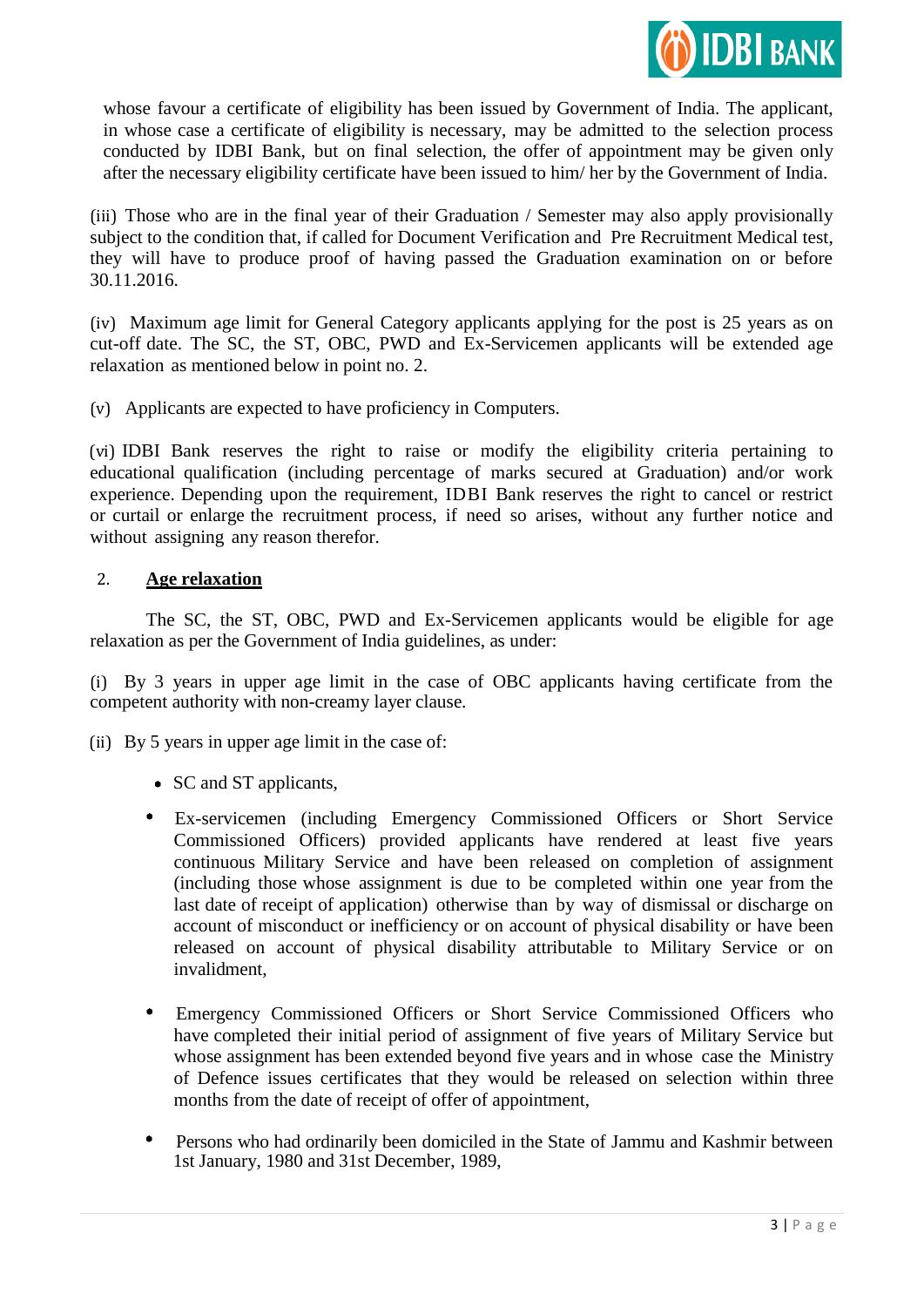

- For the Children or family members of those, who have died in the 1984 riots.
- (iii) By 10 years in upper age limit for PWD (General category), 13 years for PWD (OBC category) and 15 years for PWD (SC or ST category) applicants.

**Note:** *Cumulative age relaxation will not be available either under the above items or in combination with other items. An ex-serviceman, who has once joined a government job on the civil side (as an civilian) after availing of the benefits given to him as an ex-serviceman for his re- employment, including a job in a Public Sector Bank ceases to enjoy ex-serviceman status for further employment.*

#### 3. **Non–refundable application fee and Intimation charges**

Application Fees/ Intimation Charges [Payable from 16.11.2016 to 30.11.2016 (both dates inclusive)] shall be as follows –

- $\bullet$   $\overline{5150/}$  for SC/ST/PWD candidates
- $\bullet$   $\overline{5700/}$  for all others.

*Bank Transaction charges / convenience charges for Online Payment of application fees /Intimation charges will have to be borne by the candidate*.

(a) The dates for payment of fee would be the same even for applicants applying from farflung areas. No other mode of payment of application fee would be acceptable. Fee once paid will not be refunded or adjusted.

(b) Applicants are advised to go through the advertisement thoroughly and ensure that they fulfill all the eligibility criteria before making payment of fee and intimation charges as fee once paid will not be refunded or adjusted under any circumstances.

#### **4. How to apply**

## **DETAILED GUIDELINES/PROCEDURES FOR**

#### **A. APPLICATION REGISTRATION**

#### **B. PAYMENT OF FEES**

Candidates can apply only online from 16.11.2016 to 30.11.2016 and no other mode of application will be accepted.

#### **IMPORTANT POINTS TO BE NOTED BEFORE REGISTRATION**

Before applying online, candidates should:

(i) Scan their photograph and signature ensuring that both the photograph and signature adhere to the required specifications as given under Guideline for photograph & signature scan and upload.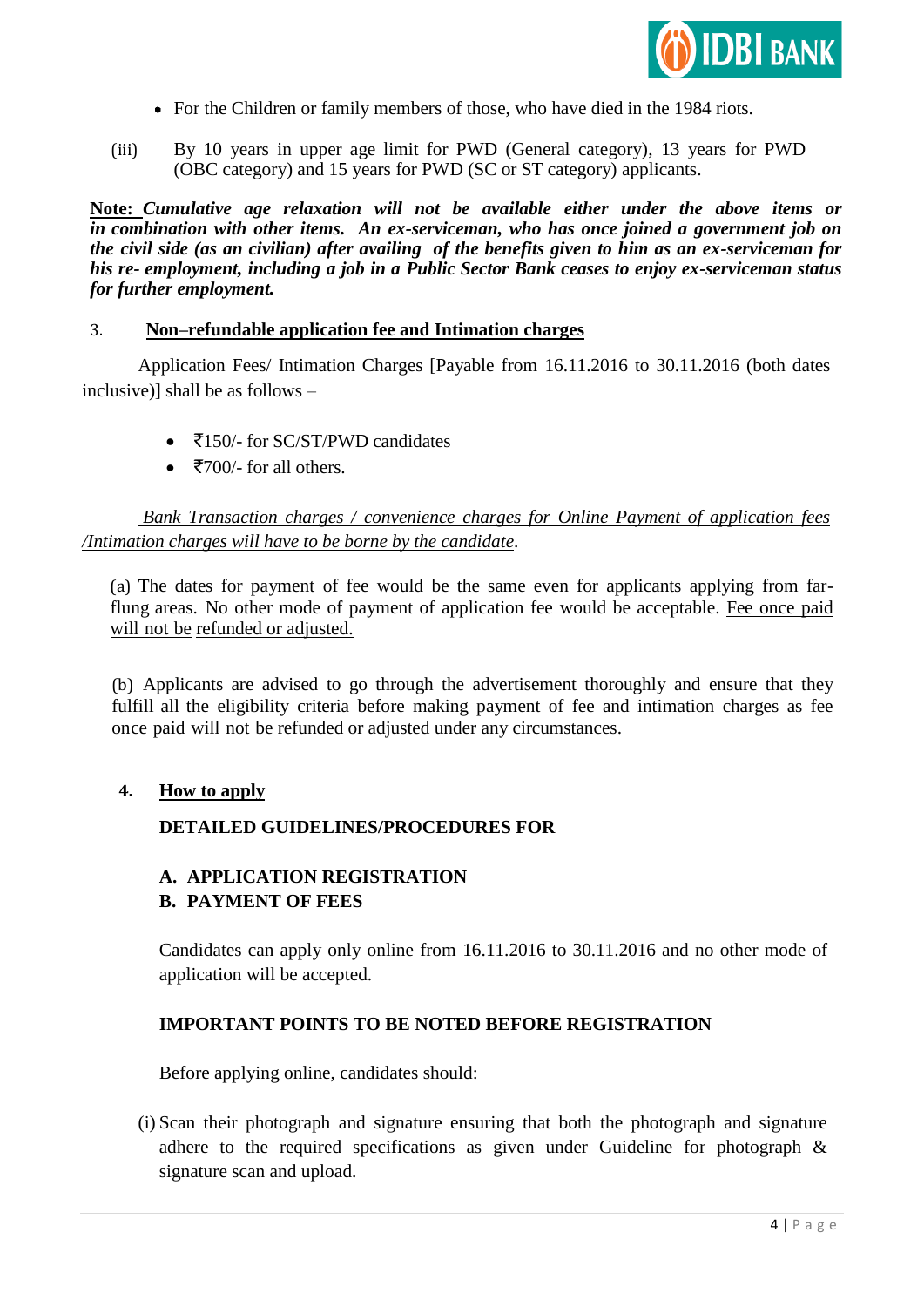

(ii) Have a valid personal email ID and mobile number., which should be kept active till the completion of this Recruitment Process. IDBI Bank may send call letters for the Examination and other information through the registered e-mail ID. In case a candidate does not have a valid personal e-mail ID/mobile number, he/she should create his/her new e-mail ID and mobile number. before applying on-line and must maintain that email account and mobile number. In case of non-reaching of the communication/information due to technical defect, error or failure, IDBI Bank shall not be responsible for the same.

# (iii) **APPLICATION FEES/ INTIMATION CHARGES (NON REFUNDABLE)**

# **PAYMENT OF FEE ON LINE** 16.11.2016 to 30.11.2016

 **(Both days inclusive)**

| <b>CATEGORY</b>       | <b>AMOUNT</b> (Rs.)                                     |  |  |  |  |  |
|-----------------------|---------------------------------------------------------|--|--|--|--|--|
| SC/ST/PWD             | ₹150.00 (INTIMATION CHARGES ONLY)                       |  |  |  |  |  |
| <b>FOR ALL OTHERS</b> | $ \xi$ 700.00 (APPLICATION FEE + INTIMATION<br>CHARGES) |  |  |  |  |  |

*Bank Transaction charges for Online Payment of application fees/intimation charges will have to be borne by the candidate*

# **A. Application Procedure**

- (i) Candidates to go to IDBI Bank"s website [www.idbi.com](http://www.idbi.com/) and click on the "**CAREERS"** to open the link **"Recruitment of Executives**" and then click on the option **"APPLY ONLINE"** which will open a new screen.
- (ii) To register application, choose the tab "**Click here for New Registration**" and enter Name, Contact details and Email-id. A Provisional Registration Number and Password will be generated by the system and displayed on the screen. Candidate should note down the Provisional Registration Number and Password. An Email & SMS indicating the Provisional Registration number and Password will also be sent.
- (iii) In case the candidate is unable to complete the application form in one go, he / she can save the data already entered by choosing "SAVE AND NEXT" tab. prior to submission of the online application candidates are advised to use the "SAVE AND NEXT" facility to verify the details in the online application form and modify the same if required. Visually Impaired candidates should fill the application form carefully and verify/ get the details verified to ensure that the same are correct prior to final submission.
- (iv) Candidates are advised to carefully fill and verify the details filled in the online application themselves as no change will be possible/ entertained after clicking the FINAL SUBMIT BUTTON.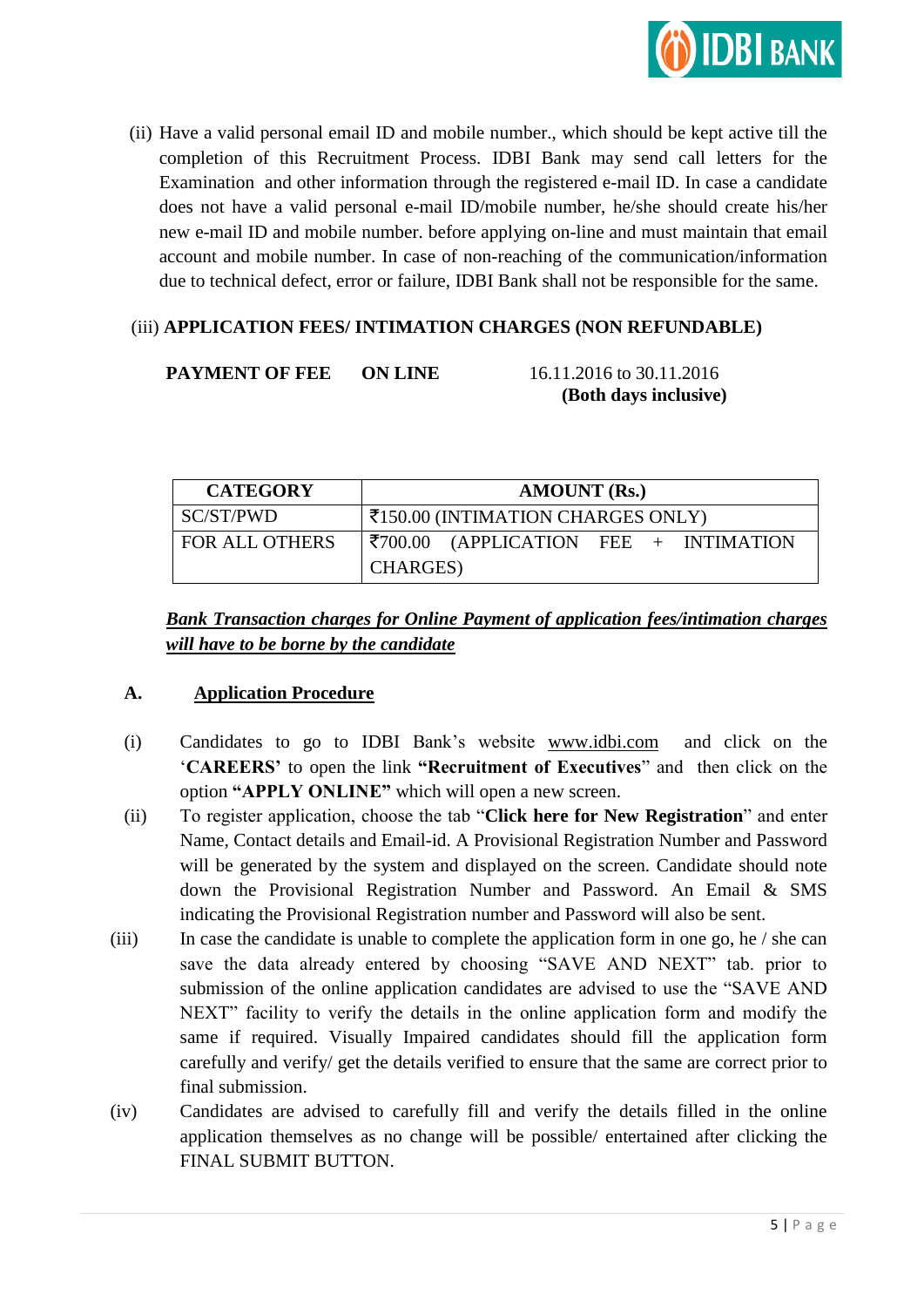

- (v) The Name of the candidate or his /her Father/ Husband etc. should be spelt correctly in the application as it appears in the Certificates/ Mark sheets. Any change/alteration found may disqualify the candidature.
- (vi) Validate your details and Save your application by clicking the "Validate your details" and 'Save & Next' button.
- (vii) Candidates can proceed to upload Photo & Signature as per the specifications given in the Guidelines for Scanning and Upload of Photograph and Signature detailed under point "C".
- (viii) Candidates can proceed to fill other details of the Application Form.
- (ix) Click on the Preview Tab to preview and verify the entire application form before FINAL SUBMIT.
- (x) Modify details, if required, and click on "FINAL SUBMIT" ONLY after verifying and ensuring that the photograph, signature uploaded and other details filled by you are correct.
- (xi) Click on "Payment" Tab and proceed for payment.
- (xii) Choose the Payment Mode ONLINE and click on "Submit" button. NO CHANGE IS PERMITTED IN PAYMENT MODE ONCE CHOSEN.

# **B. PAYMENT OF FEES (ONLINE MODE ONLY)**

- 1. The application form is integrated with the payment gateway and the payment process can be completed by following the instructions.
- 2. The payment can be made by using Debit Cards (RuPay/Visa/MasterCard/Maestro), Credit Cards, Internet Banking, IMPS, Cash Cards/ Mobile Wallets by providing information as asked on the screen.
- 3. After submitting your payment information in the online application form, PLEASE WAIT FOR THE INTIMATION FROM THE SERVER. DO NOT PRESS BACK OR REFRESH BUTTON IN ORDER TO AVOID DOUBLE CHARGE
- 4. On successful completion of the transaction, an **e-Receipt** will be generated.
- 5. Non-generation of "E-Receipt" indicates PAYMENT FAILURE. On failure of payment, Candidates are advised to login **again** using their Provisional Registration Number and Password and repeat the process of payment.
- 6. Candidates are required **to take a printout of the e-Receipt** and online Application Form. Please note that if the same cannot be generated online, transaction may not have been successful.
- 7. Preserve the hard copy of the system generated online Application form and e-Receipt for submission during the time of document verification & pre-recruitment medical test. The hard copy is not to be sent to the bank.
- 8. For Credit Card users: All charges are listed in Indian Rupee. If you use a non-Indian credit card, your bank will convert to your local currency based on prevailing exchange rates.
- 9. To ensure the security of your data, please close the browser window once your transaction is completed.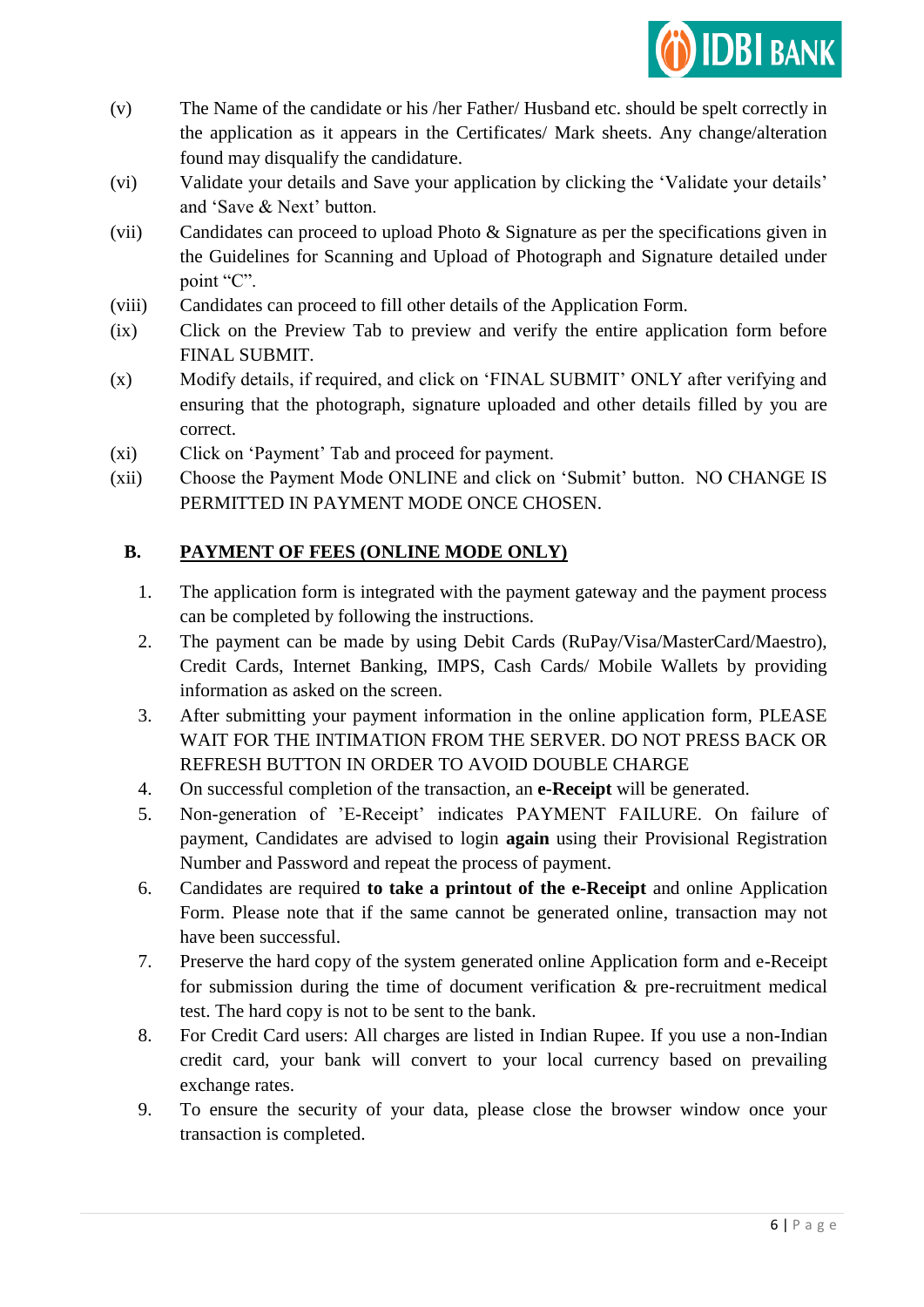

# **IMPORTANT INSTRUCTIONS**

Candidates applying for the post, after submission of the online application form, shall take a printout of system-generated hard copy of the application form and preserve the same for submission at the time of document verification & pre-recruitment medical test along with fee payment e-receipt and the documents required in support of the eligibility criteria as detailed below:

(a) **Age**:  $10^{th}$  or  $12^{th}$  standard mark sheet or school leaving certificate or birth certificate. The certificate or documentary evidence issued by the competent authority for age relaxation under any other clause.

## (b) **Educational Qualifications**:

- Graduation
	- All semester-wise or year-wise individual mark sheets.
	- All mark sheets pertaining to improvement in the marks [i.e. if the candidates has made more than one attempt to obtain pass or improve marks of any subject in any of the semester(s) or year(s)]
	- Degree or provisional pass certificate.
- High School (Class  $10^{th}$ ) and Intermediate (Class  $12^{th}$ ) Mark sheets and passing certificates
- (c) **Work Experience**: If declared in the application form, all the documents such as experience Certificate from the past and current employers or Offer Letters, Relieving Letters, Pay or Salary Slips clearly indicating the date of joining and date of relieving for each of the past or previous employer(s). The experience certificate or testimonials produced by the candidates should indicate the date of joining and relieving, designation at the time of joining, date of promotion with designation, if any. Any adverse remark from the previous employer(s) or any act of misconduct/ wrong committed by the candidate would be a disqualification to apply and render the candidature for cancellation.
- (d) **Caste Certificate**: If declared, Copy of Caste or Tribe or Class Certificate for SC, ST and OBC category candidates.
- (e) **Person with Disability (PWD) Certificate**: If declared, Medical Certificate issued by the Competent Authority in case of PWD candidates
- (f) Photo identity such as PAN card/ Driving Licence/ passport/ voters ID card/UID card/ Bank passbook with photograph/Photo identity Proof issued by Gazetted Officer or Peoples"s representative (on the official letter head) / Identity Card issued by a recognized College or University/ Employee ID.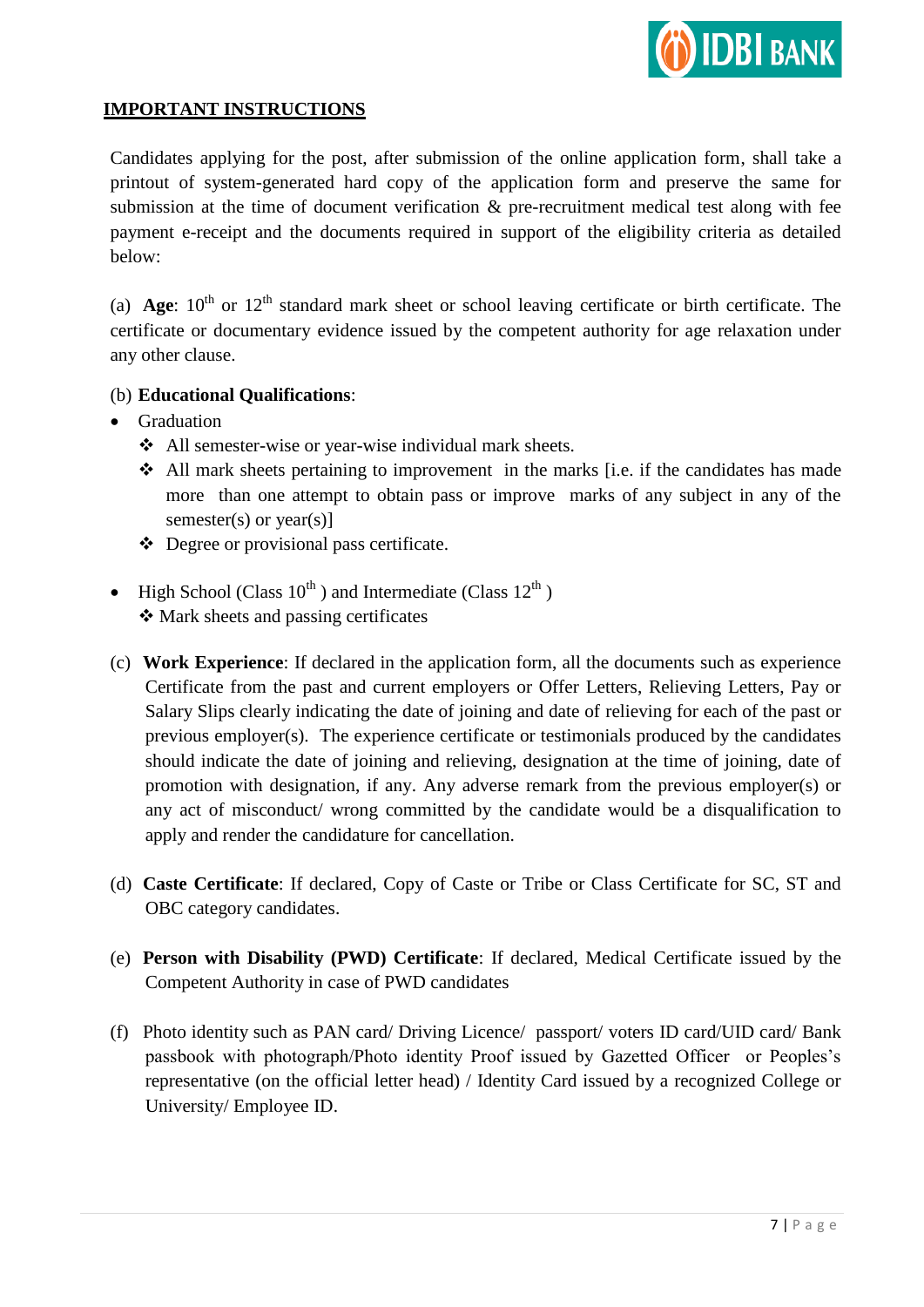

(g) Print out of the online call letter for the written test with a recent passport size colour photograph (without dark glasses) firmly pasted at the prescribed place duly signed across by the applicant.

**Inability to produce any of the above mentioned documents (both original and attested copy) at the time of Document Verification and Pre Recruitment Medical Test will render the candidates ineligible for the selection. The candidates who do not produce the documents (both in original and attested copy) indicated above, would not be allowed to appear for Pre Recruitment Medical Test**.

### (h) **Important Dates:-**

| Sl. No. | Activity                                                                        | Date                     |
|---------|---------------------------------------------------------------------------------|--------------------------|
| 1.      | Cut-off date for eligibility criteria (Age)                                     | October 01, 2016         |
| 2.      | <b>Online Registration</b>                                                      | 16.11.2016 to 30.11.2016 |
| 3.      | Payment of Application Fee/ Intimation<br>Charges - Online                      | 16.11.2016 to 30.11.2016 |
| 4.      | Date of Pre-Examination training for the<br>SC/ST/OBC applicants at all centers | 26.12.2016 to 31.12.2016 |
| 5.      | Date of Online Test at all centers                                              | 06.01.2017               |

### **5. Selection process**

i. The selection process for the post of **Executive** will comprise of an Online Test*.*

| Sr.            | Name of Tests                    | No. of Qs | Maximum      | Duration   |
|----------------|----------------------------------|-----------|--------------|------------|
| No.            |                                  |           | <b>Marks</b> |            |
|                | Test of Reasoning                | 50        | 50           | Composite  |
| $\overline{2}$ | Test of Working English Language | 50        | 50           | time of    |
| 3              | Test of Quantitative Aptitude    | 50        | 50           | 90 minutes |
|                | Total                            | 150       | 150          |            |

The structure of the Examination is as follows:

The above tests except the Tests of English Language will be available bilingually, i.e. English and Hindi.

- ii. **Penalty for Wrong Answers** For each question for which a wrong answer has been given by the candidate, one fourth or 0.25 of the marks assigned to that question will be deducted as penalty to arrive at corrected score. If a question is left blank, i.e. no answer is marked by the candidate, there will be no penalty for that question.
- iii. The applicants will be called for the online test based on the information provided in the online application form submitted by them, subject to scrutiny at a later date.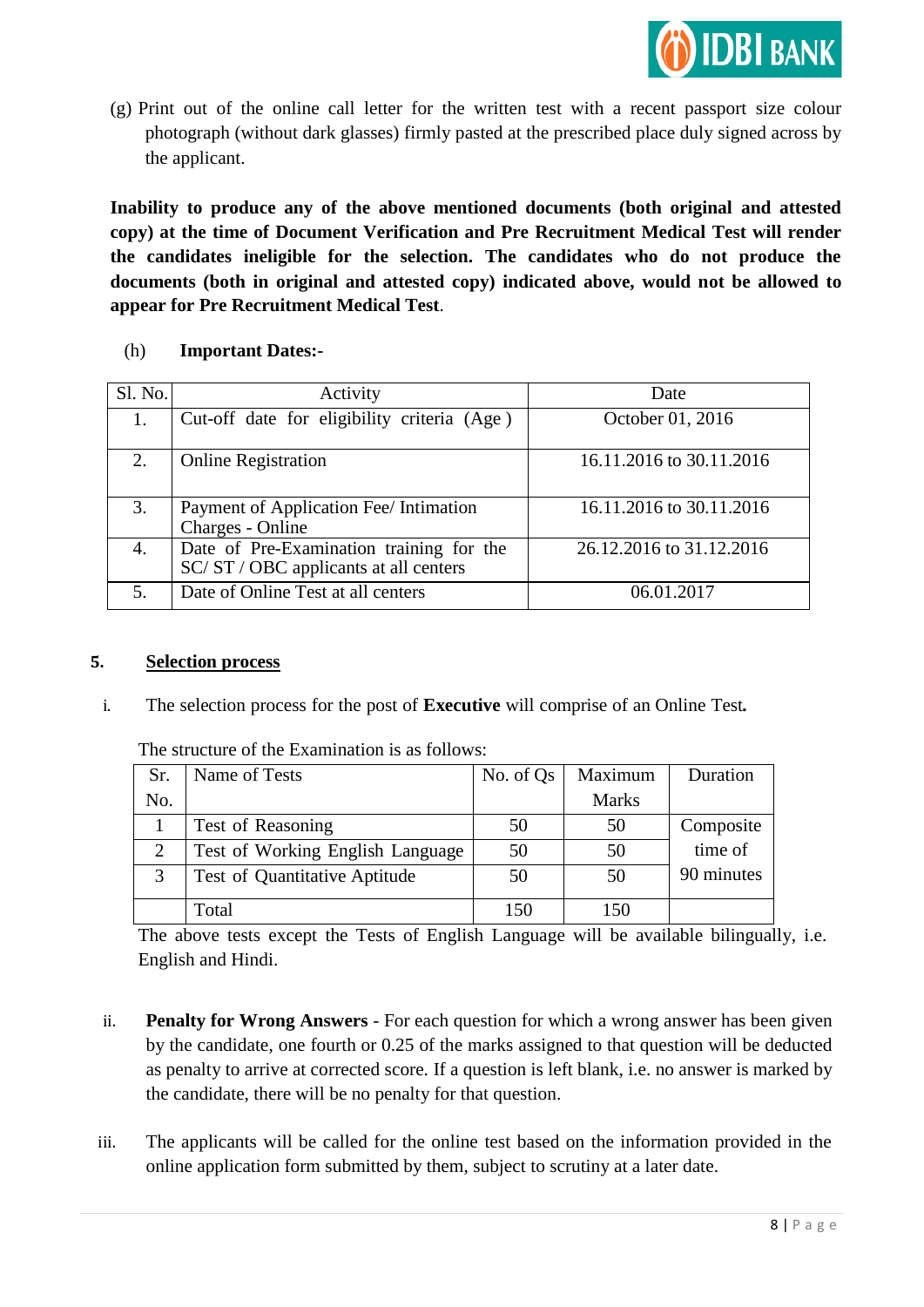

- iv. The applicants, who are successful in the online test, would be called for a document verification and pre-recruitment medical test. The number of applicants called for document verification and pre-recruitment medical test will also be at the discretion of IDBI Bank. Applicants qualifying both in the online test and t pre-recruitment medical test shall be considered for final shortlisting. Reference for medical test does not imply final selection, which may please be noted.
- v. The final selection or offer of employment would be made based on applicant"s marks in the online test, being found medically fit and subject to fulfillment of all other eligibility criteria as stipulated in the advertisement.
- **vi. The online test for the post of Executive would be held at the following centers i.e. Ahmedabad, Amritsar, Bhopal, Bengaluru, Belgaum, Bhubaneswar, Coimbatore, Chennai, Chandigarh, Guwahati, Gwalior, Hyderabad, Jaipur, Kanpur, Kolkata, Kochi, Lucknow, Madurai, Mangalore, Mumbai, Nagpur, New Delhi, Patna, Pune, Raipur, Rajkot, Ranchi, Thiruvananthapuram, Vijayawada and Vishakhapatnam.** Applicants may select any one center from the above-mentioned centers and indicate the same in his or her application. Request for change of Center will not be entertained. IDBI Bank, however, reserves the right to add or change or cancel any of the Centers for online test depending on the response or number of applications for a particular center. Applicants admitted to the online test will be intimated the time and full address of the venue of the online test through ON-LINE Call Letters **required to be downloaded from IDBI Bank"s website [www.idbi.com](http://www.idbi.com/)**. Applicants will not be admitted to the online test without the Call Letter. **In view of online test Call letter making available online, no duplicate Call Letter would be issued to any applicant/s.**
- vii. **The applicants must bring the Original Photo Identity at the time of the document verification and pre-recruitment medical test such as the PAN Card or Driving License (with the photograph)/ Passport/ Voter ID/UID Card/ Bank passbook with photograph/Photo identity Proof issued by Gazetted Officer or People"s representative (on the official letter head) / Identity Card issued by a recognized College/University/ Employee ID.**
- viii. The online test for the post of Executive would be held on 06.01.2017.Modification or change in the date of the online test, if any, would be intimated through an advertisement and on the website of the Bank.
- ix. **The applicants are advised to visit IDBI Bank's website after 27.12.2016 to download their call letters by entering their registration number and password.** The link for downloading the call letters for the Document Verification and Pre Recruitment Medical test (for those applicants who qualify in the online test) will also be made available on IDBI Bank's website. Applicants would have to visit the bank's website to download the online call letter for personal Document Verification and Pre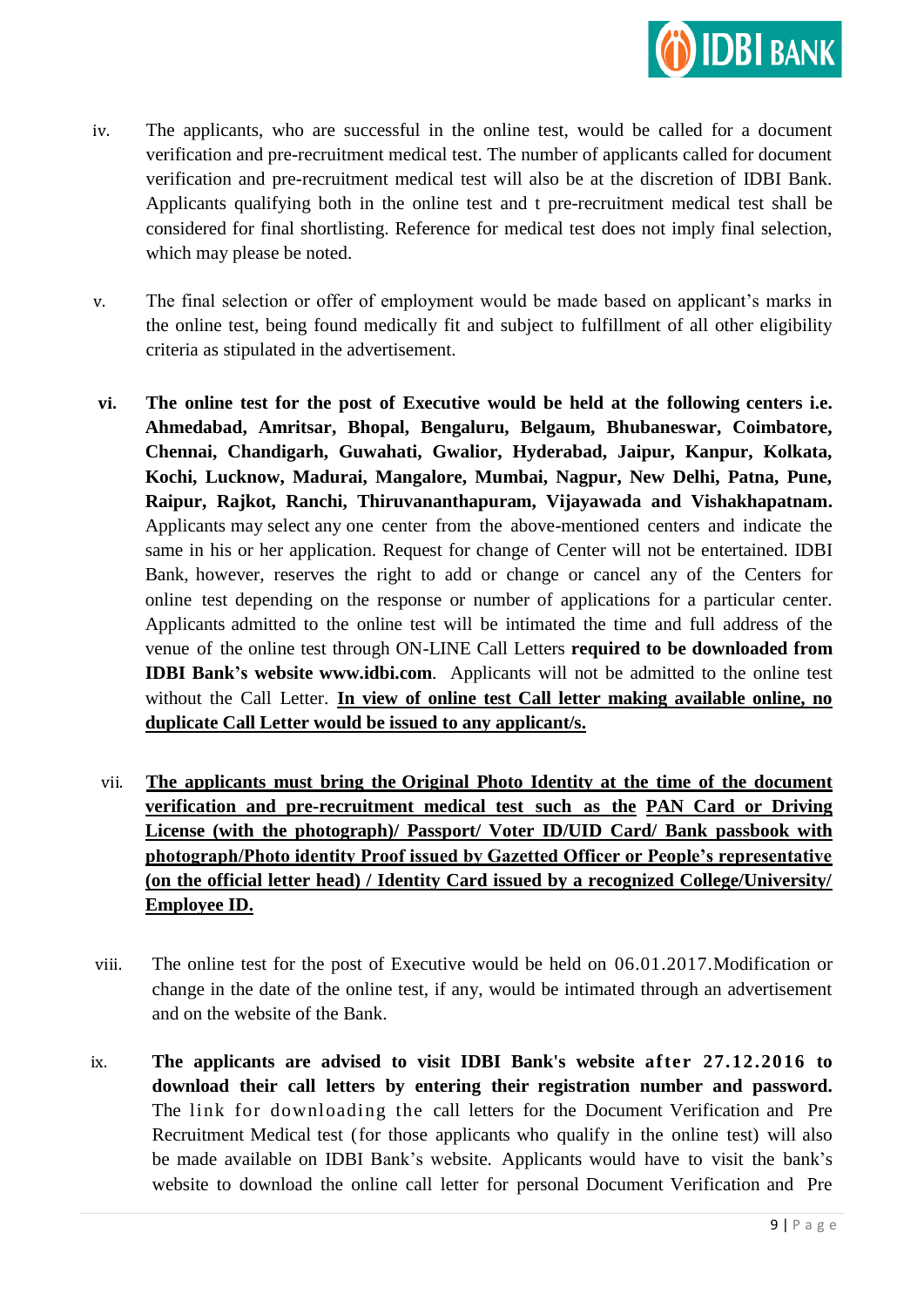

Recruitment Medical test also by entering their registration number and password. IDBI Bank reserves the right to decide the schedule & center of personal Document Verification and Pre Recruitment Medical test as per its convenience.

- x. The details regarding the time, date and address of the venue of the Online test, document verification and pre-recruitment medical test for the short listed eligible applicants would be put on IDBI Bank's website. No separate communication i.e. either by post or otherwise would be issued to the applicants. Other instructions, if any, in this regard would also be displayed on the website. Applicants are, therefore, advised to visit IDBI Bank's website at regular intervals.
- xi. Applicants should carry the print of online Call Letter, application form, e-receipt of payment and all supporting documents (proof in respect of age, education, experience and caste) in original along with a copy of same at the time of document verification and prerecruitment medical test. Please note that actual scrutiny of the facts declared by the applicants in the application form will be done only on the day of the document verification. Applicants not qualifying the eligibility criteria, or failing to produce any required document on the day of the document verification would not be allowed to attend the pre-recruitment medical test and his or her candidature would stand cancelled. Applicants found prima-facie eligible only would be send for pre-recruitment medical test.

## **6. Pre Examination Training (PET) for SC / ST /OBC applicants**

(i) In compliance with Government Guidelines, IDBI Bank would arrange free nonresidential PET for interested eligible SC / ST /OBC applicants for 6 consecutive days from 26.12.2016 to 31.12.2016 prior to the online test. The PET will be organized at **Ahmedabad, Amritsar, Bhopal, Bengaluru, Belgaum, Bhubaneswar, Coimbatore, Chennai, Chandigarh, Guwahati, Gwalior, Hyderabad, Jaipur, Kanpur, Kolkata, Kochi, Lucknow, Madurai, Mangalore, Mumbai, Nagpur, New Delhi, Patna, Pune, Raipur, Rajkot, Ranchi, Thiruvananthapuram, Vijayawada and Vishakhapatnam.** IDBI Bank has discretion to add or delete the centers in respect of PET. Applicants, who desire to avail of such training, may indicate the same at the appropriate place in the application format. The applicants will have to make their own arrangements for travel and stay and meet all expenses. The PET will not confer on the applicants any right of recruitment in IDBI Bank.

(ii) Details regarding the time, date and address of the venue of the PET for the interested eligible applicants would be put on IDBI Bank's website. Provision will be made to issue Call Letter online for the PET. Applicants would have to visit IDBI Bank"s website to download the online call letter by entering their registration number and password. Other instructions, if any, in this regard would also be displayed on the website. Applicants are, therefore, advised to visit IDBI Bank's website at regular intervals for updates.

### (iii) *Applicants will not be called for the PET if they do not opt for the same in the application form*.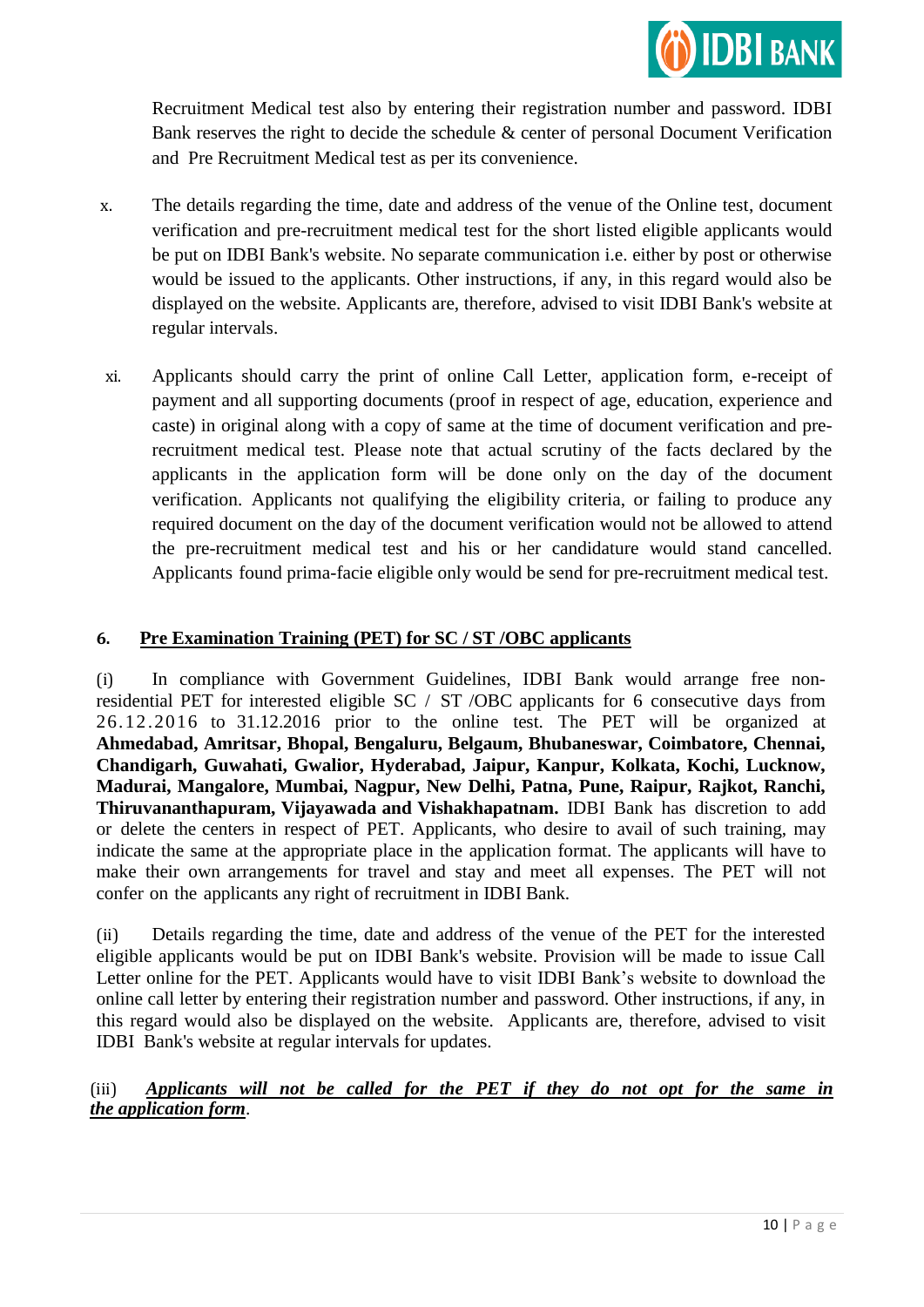

### **7. Reservation**

- (i) Reservations for the SC, the ST and OBC candidates would be extended as per rules or guidelines of the Government of India. Applicable reservation percentage is 15% for SC category, 7.5% for ST category and 27% for OBC category.
- (ii) Reservation for Person with Disabilities (PWD) applicants @ 3% of the identified posts would also be extended. In terms of the Government of India guidelines, theses vacancies are not identified for persons in the Hearing Handicapped (HH) category. The minimum disability in case of PWD candidates is moderate i.e. 40%. The maximum disability would be as per extant guidelines of Government of India. The PWD candidates should possess a latest certificate to the effect with sub-category of disability [visually handicapped and orthopaedically handicapped (OH) only] issued by the Board or countersigned by the Medical Superintendent or Chief Medical Officer or Head of Hospital of Government. Reservations for PWD (horizontal reservations) will be adjusted against the number of incumbent in the relevant reservation roster.

### **8. Definitions of Categories of disabilities**:

(i) Visually Impaired (VI)

Blindness refers to condition where a person suffers from any of the following conditions namely (1) Total absence of sight, (ii) Visual acuity not exceeding 6/60 or 20/200 (snellen) in the better eye with correcting lenses. (iii) Limitation of the field of vision subtending in angle of 20 degrees or worse.

Low vision means a person with impairment of visual functioning even after treatment or standard refractive correction but who uses or is potentially capable of using vision for the planning of execution of a task with appropriate assistive device.

(ii) Orthopaedically Challenged (OC)

Only those Orthopaedically Challenged candidates who have locomotor disability or cerebral palsy with locomotor impairment of minimum of 40% and only those who fall in the following categories are eligible to apply:

BL - Both legs affected but not arms

OA - One arm affected (R or L) –

(a) Impaired reach;

(b) weakness of grip;

(c) ataxia

OL - One leg affected (R or L) MW - Muscular weakness and limited physical endurance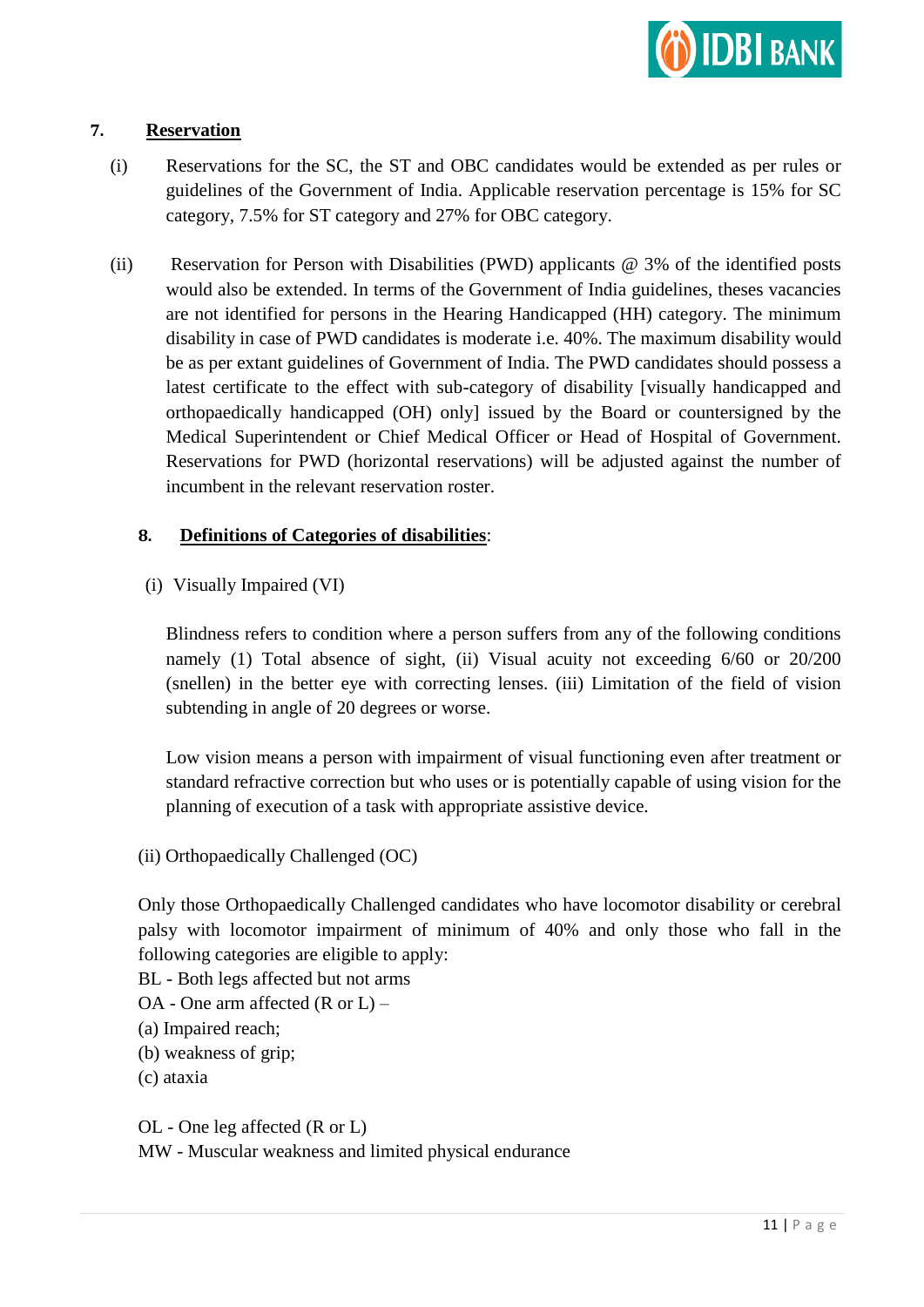

# **Guidelines for Persons with Disabilities using a Scribe**

The visually impaired candidates and candidates whose writing speed is affected by cerebral palsy can use their own scribe at their cost during the online examination. In all such cases where a scribe is used, the following rules will apply:

• The candidate will have to arrange his/her own scribe at his/her own cost.

• The scribe may be from any academic stream.

• Both the candidate as well as scribe will have to give a suitable undertaking confirming that the scribe fulfils all the stipulated eligibility criteria for a scribe mentioned above. Further, in case it later transpires that he/she did not fulfill any laid down eligibility criteria or suppressed material facts, the candidature of the applicant will stand cancelled, irrespective of the result of the online examination.

Those candidates who use a scribe shall be eligible for compensatory time of 20 minutes for every hour of the examination.

- **The same scribe cannot be used by more than one candidate. In addition, the scribe arranged by the candidate should not be candidate for the same online examination. If violation of the above is detected at any stage of the process, candidature for the examination of both the candidate and the scribe will be cancelled**.
- Applicants eligible for and who wish to use the services of a scribe in the examination should invariably carefully indicate the same in the online application form. Any subsequent request may not be favorably entertained.

### **Guidelines for candidates**

(i) with locomotor disability and cerebral palsy

A compensatory time of twenty minutes per hour shall be permitted for the candidates with locomotor disability and cerebral palsy where dominant (writing) extremity is affected to the extent of slowing the performance of function (minimum of 40% impairment).

(ii) Visually Impaired candidates

A compensatory time of twenty minutes per hour shall be permitted for Visually Impaired candidates (who suffer from not less than 40% of disability) who opt to view the contents of the test in magnified font. This facility will not be available to Visually Impaired candidates who use the services of a Scribe for the examination.

These guidelines are subject to change in terms of GOI guidelines/ clarifications, if any, from time to time.

Please note the candidates not opting for scribe in the application form will not be allowed to use the facility of scribe.

### **9.****General Instructions**

(Please read carefully before filling up the online application form)

i. Before submitting the online application form, the applicants must ensure that they fulfill all the eligibility criteria with respect to age, educational qualifications, etc. as stated in the advertisement. If the applicants are not eligible, their candidature will be cancelled at any stage of the recruitment. If the applicant qualifies in the selection process and subsequently it is found that he or she does not fulfill the eligibility criteria, his or her candidature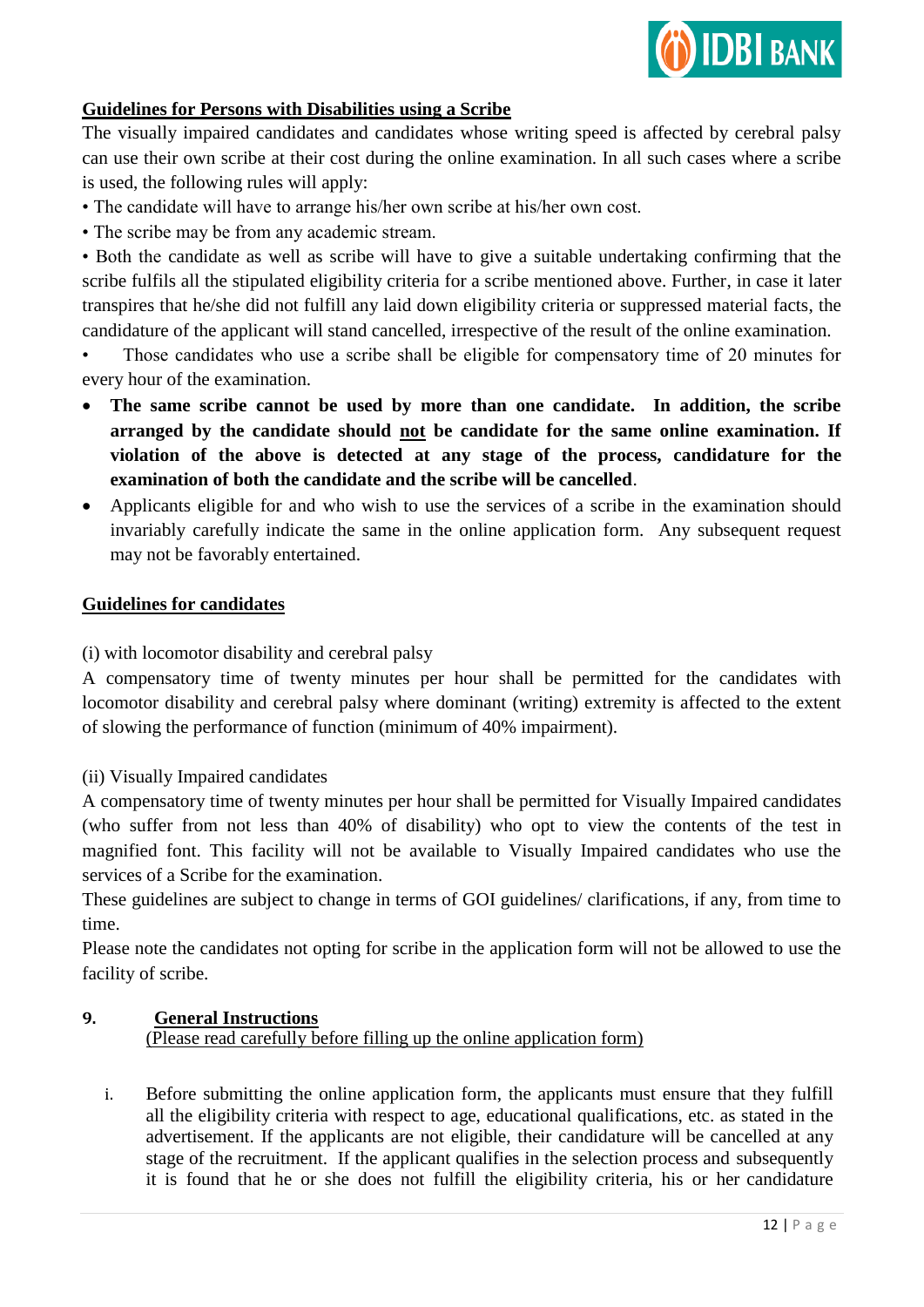

will be cancelled and if appointed, services would be terminated without any notice or compensation.

- ii. Applications should be submitted only through the on-line mode through the Bank's website, after carefully going through all the instructions contained in General Instructions given in the advertisement and in the Online Application Form. No other means or mode of application form would be accepted.
- iii. On submission of the online application, the applicants would receive a registration number and password, which he or she needs to retain for use in future.
- iv. Application should be filled only in English. However, option for use of Hindi will be available at the time of the Selection Process.
- **v. Not more than one application should be submitted by any candidate. In case of multiple applications only the latest valid (complete) application will be retained and the application fee / intimation charges paid for the other multiple registration(s) will stand forfeited. Multiple attendance / appearances in the online examination and / Document Verification and Pre Recruitment Medical test will be summarily rejected / candidature cancelled.**
- vi. Request for change of center for Online examination or Document Verification and Pre Recruitment Medical tests will not be considered. However, the Bank reserves the right to cancel or add any center, depending upon the response in the centre.
- vii. All educational qualifications, which the applicant intends to indicate in the application form should have been obtained before the cut-off date, from recognized Universities or Institutions in India.
- viii. IDBI Bank reserves the right to modify or amend or reverse or cancel any or all of the provisions of the recruitment process including eligibility criteria.
- ix. IDBI Bank may at its discretion, hold re-online test, wherever necessary in respect of a center or venue or specific applicants(s) and/or all centers or all applicants.
- x. Applicants would not be allowed for online test without the online call letter. No duplicate call letter would be issued to the applicants.
- xi. All applicants belonging to the ST, the SC, OBC, Ex-Serviceman and PWD category should produce at the time of Document Verification and Pre Recruitment Medical test, attested copy of the relevant certificate in the prescribed form from the Competent Authority empowered to issue such certificate (as notified by GoI from time to time). The name of the caste should be listed in central list of SC/ST/OBC and the caste certificates should be in central government format. OBC certificate should be of a recent date with suitable mention about creamy layer. (Applicants with "Non-Creamy Layer Clause" certificate would be eligible for reservation as per Government of India guidelines). The PWD applicants shall posses a certificate of disability issued by the competent authority as per the Government of India guidelines.
- xii. The applicant"s appointment will remain provisional subject to caste or tribe certificates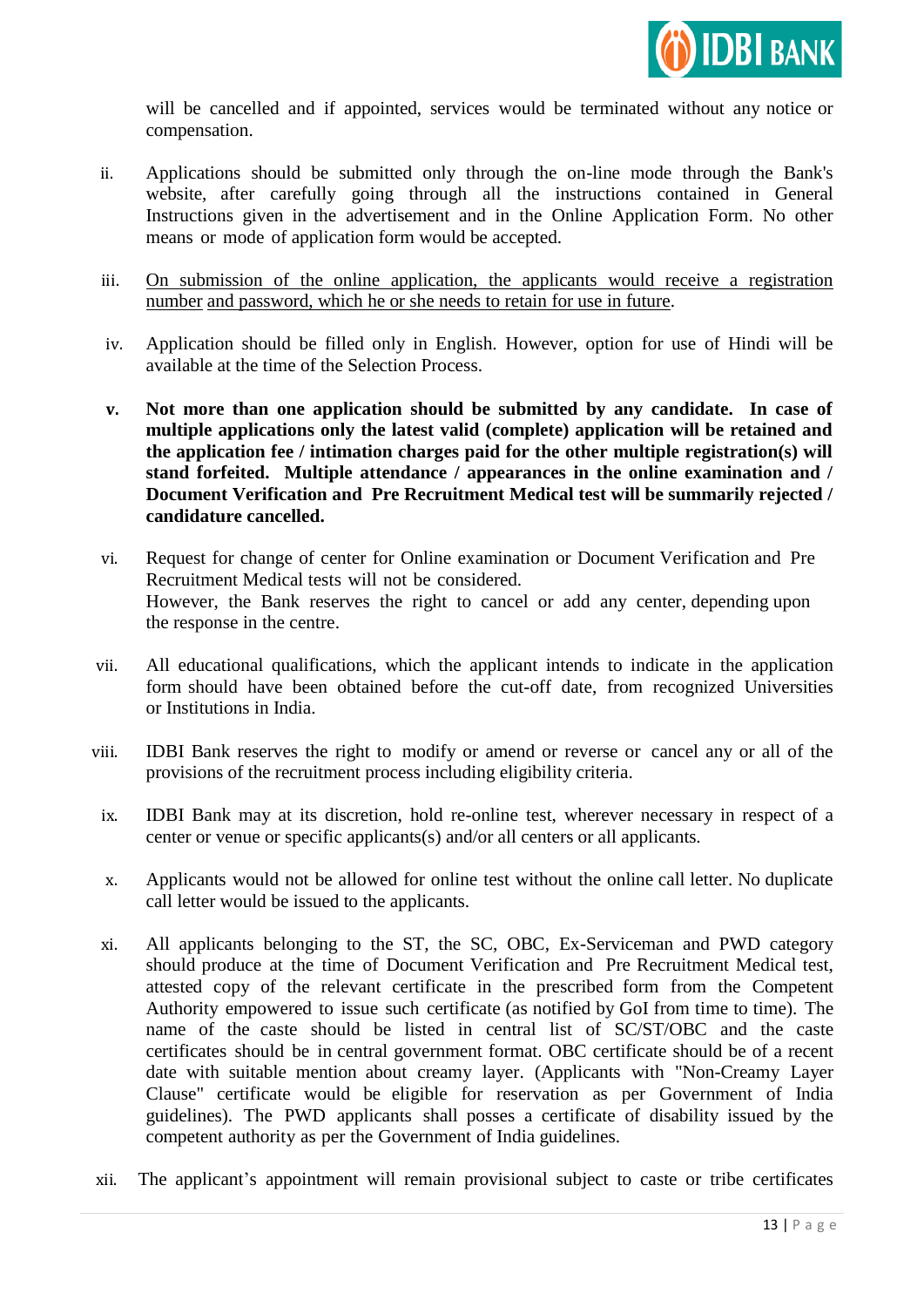

being verified through proper channel and verification of other testimonials. The applicant's services will be liable to be terminated forthwith without assigning any reason in case the verification reveals that his or her claim for belonging to SC, ST, OBC, PWD and Ex- Serviceman category and other testimonials is false. IDBI Bank also reserves its right to take such further action against the applicants, as it may deem proper, for production of such false caste certificate/ testimonials.

- xiii. SC and ST applicants eligible for the selection process will be reimbursed, on production of tickets, the to and fro actual single return Second Class railway fare by the shortest route from the place of their residence to the place of Document Verification and Pre Recruitment Medical test. This concession will not be admissible to SC and ST applicants who are already in service in Central or State Government or Corporations or Public Undertakings or Local Government or Institutes and Panchayats.
- xiv. Applicants already in service of Government or Quasi Government Organizations and Public Sector Banks or Undertakings will have to produce a 'No Objection Certificate' from their employer, at the time of Document Verification and Pre Recruitment Medical test. Before appointment in the Bank, a proper discharge certificate or Release Order from the employer will have to be produced. If the Application is required to be routed through the employer and in the process it reaches after the due date, it will not be considered even though submitted to the employer before the due date.
- xv. IDBI Bank shall not furnish the mark-sheet of selection process to applicants.
- xvi. IDBI Bank shall not entertain requests from applicants seeking advice about their eligibility to apply nor from any eligible and not selected applicants.
- xvii. Canvassing in any form will be a disqualification.
- xviii. In all matters regarding eligibility, the selection process, the stages at which scrutiny of the documents regarding eligibility is to be undertaken, documents to be produced for the selection process, assessment, prescribing minimum qualifying standards in the selection process, number of vacancies and communication of result, etc., IDBI Bank's decision shall be final and binding on the applicants and no correspondence shall be entertained in this regard.
- xix. Appointment of the applicants in IDBI Bank will also be subject to Medical fitness and satisfactory Reference check.
- xx. Applications with suppression or concealment of any information and containing incorrect or misleading information will lead to the applicants being disqualified, as and when detected, irrespective of the stage of selection process and will also lead to dismissal from employment on its detection anytime after appointment.
- xxi. The appointment of the applicants is liable to be terminated forthwith without any notice or compensation in lieu of notice, if any declaration or statement or information furnished by them is found to be false or untrue or if any material information if found to be suppressed, or concealed by them.
- xxii. Applicants are advised not to change their signature at any point of time during and after the recruitment process.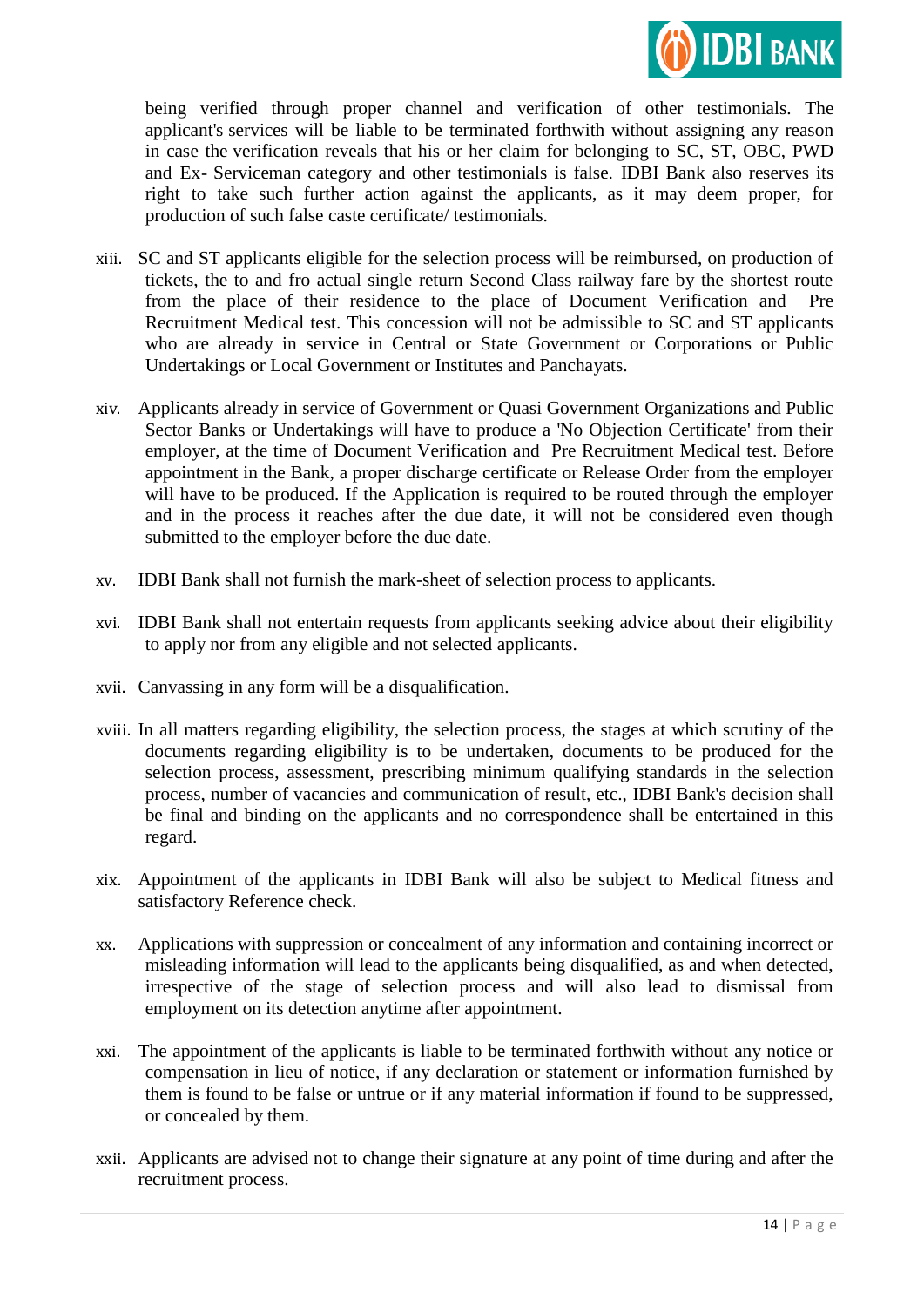

- xxiii. The possibility of occurrences of some problem in the administration of the examination cannot be ruled out completely which may impact test delivery and / or result from being generated. In that event every effort will be made to rectify such problem which may include the conduct of another examination, if considered necessary.
- xxiv. Any resultant dispute arising out of this advertisement and the selection process shall be subject to the sole jurisdiction of the Courts situated in Mumbai only.

\*\*\*\*\*\*\*\*\*\*\*\*\*\*\*\*\*\*\*\*\*\*\*\*\*\*\*\*\*\*\*\*\*\*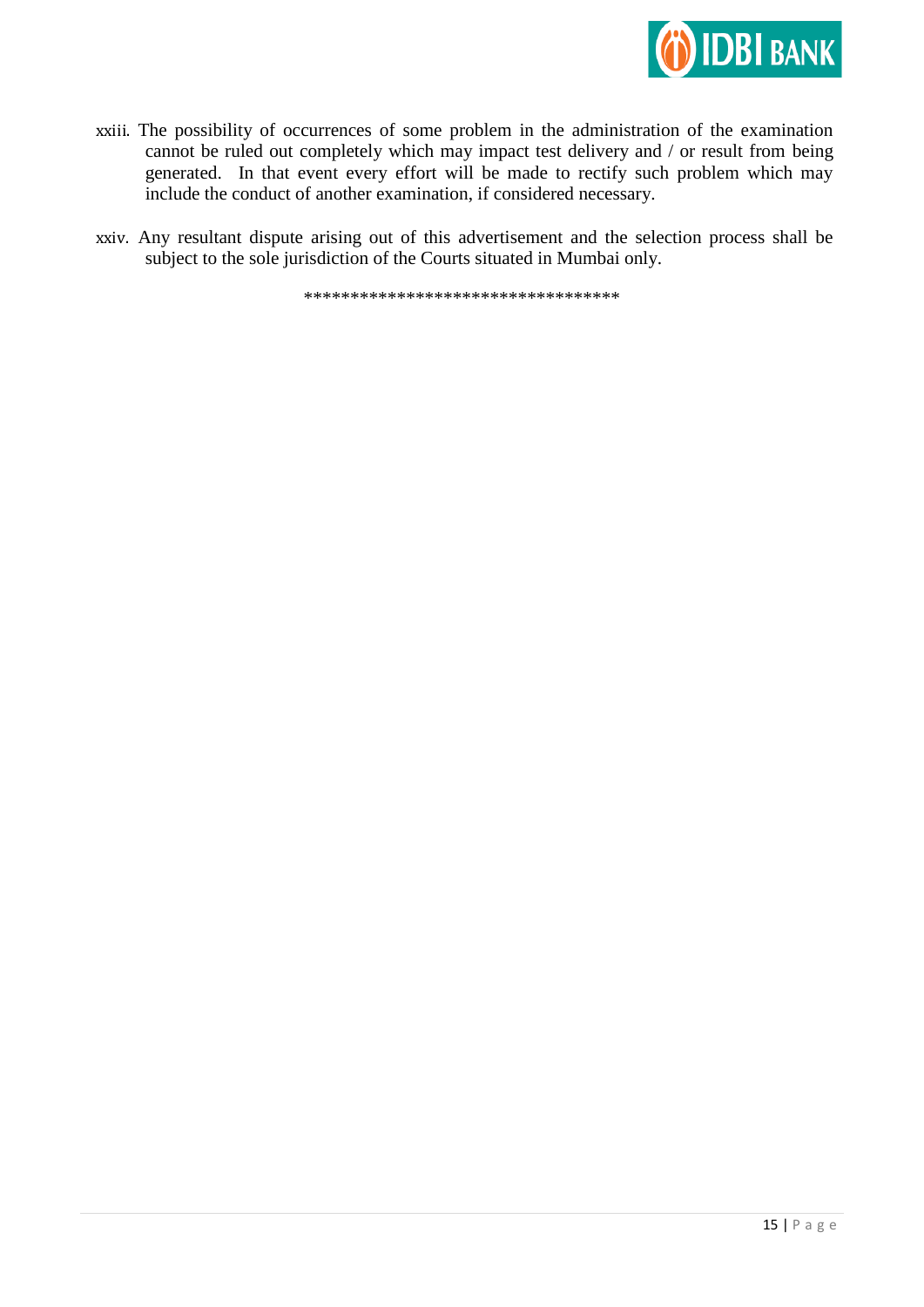

### **Annexure – I**

# **GUIDELINES FOR SCANNING THE PHOTOGRAPH & SIGNATURE**

Before applying online a candidate will be required to have a scanned (digital) image of his/her photograph and signature as per the specifications given below.

# **(i) PHOTOGRAPH IMAGE:**

- Photograph must be a recent passport style colour picture.
- The picture should be in colour, against a light-coloured, preferably white, background.
- Look straight at the camera with a relaxed face
- If the picture is taken on a sunny day, have the sun behind you, or place yourself in the shade, so that you are not squinting and .there are no harsh shadows
- If you have to use flash, ensure there is no "red-eye"
- If you wear glasses make sure that there are no reflections and your eyes can be clearly seen.
- Caps, hats and dark glasses are not acceptable. Religious headwear is allowed but it must not cover your face.
- Dimensions 200 x 230 pixels (preferred)
- Size of file should be between 20kb–50 kb
- Ensure that the size of the scanned image is not more than 50KB. If the size of the file is more than 50 KB, then adjust the settings of the scanner such as the DPI resolution, no. of colours etc., during the process of scanning.

### **(ii) SIGNATURE IMAGE:**

- The applicant has to sign on white paper with Black Ink pen.
- The signature must be signed only by the applicant and not by any other person.
- The signature will be used to put on the Hall Ticket and wherever necessary.
- If the Applicant"s signature on the answer script, at the time of the examination, does not match the signature on the Hall Ticket, the applicant will be disqualified.
- Dimensions 140 x 60 pixels (preferred)
- Size of file should be between 10kb 20kb
- Ensure that the size of the scanned image is not more than 20KB

## **(iii) SCANNING THE PHOTOGRAPH & SIGNATURE:**

- Set the scanner resolution to a minimum of 200 dpi (dots per inch)
- Set Color to True Color
- File Size as specified above
- Crop the image in the scanner to the edge of the photograph/signature, then use the upload editor to crop the image to the final size (as specified above).
- The image file should be JPG or JPEG format. An example file name is : image01.jpg or image01.jpeg Image dimensions can be checked by listing the folder files or moving the mouse over the file image icon.
- Applicants using MS Windows/MSOffice can easily obtain photo and signature in .jpeg format not exceeding 50KB & 20KB respectively by using MS Paint or MSOffice

Picture Manager. Scanned photograph and signature in any format can be saved in .jpg format by using "Save As" option in the File menu and size can be reduced below 50KB(photograph) & 20KB(signature) by using crop and then resize option (Please see point (i)  $\&$  (ii) above for the pixel size) in the 'Image' menu. Similar options are available in other photo editor also.